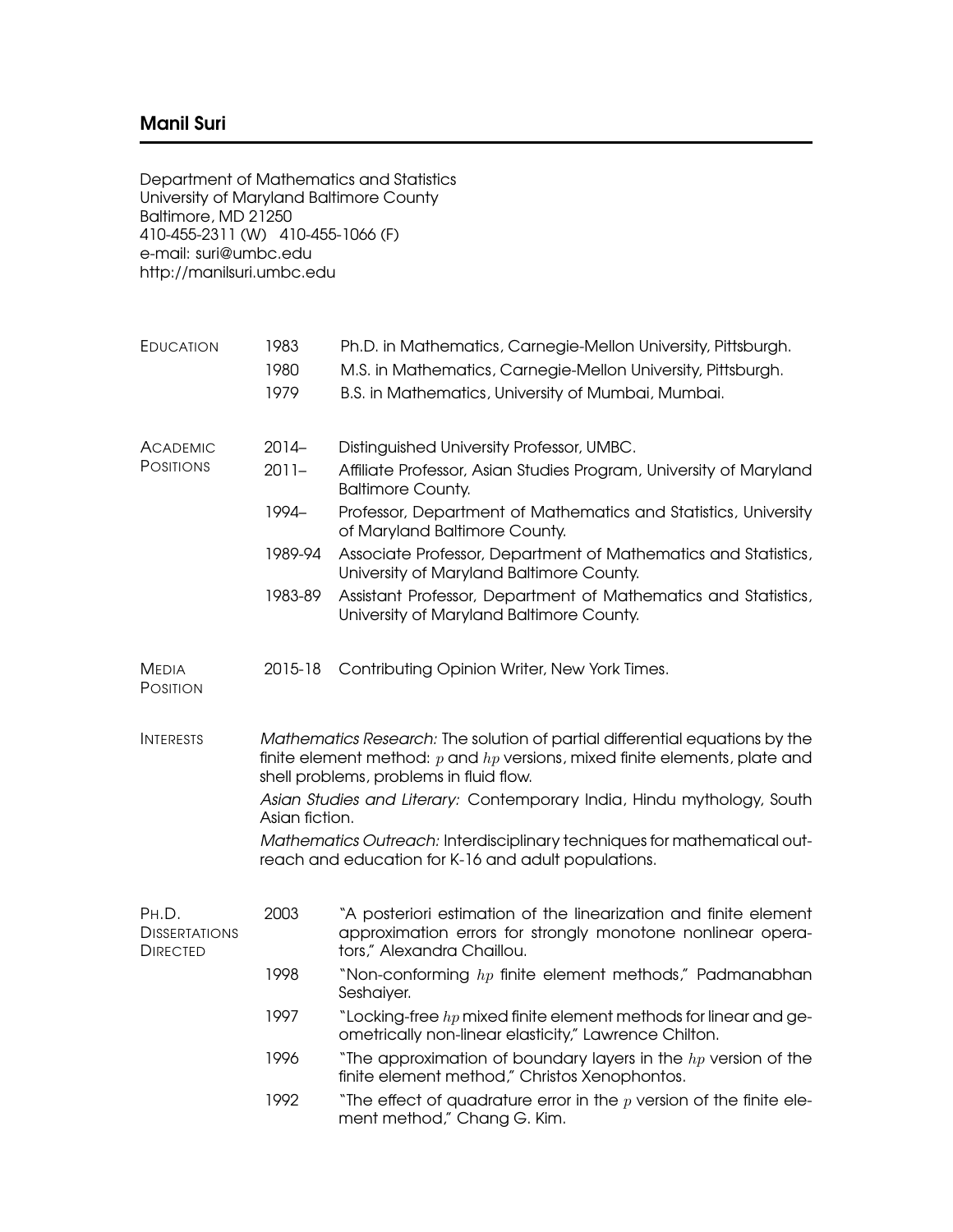| Curriculum Vitæ                  |                                                                                                                                                                                                                                                                                                                     | Manil Suri                                                                                                                                          | Page 2 of 14 |  |  |
|----------------------------------|---------------------------------------------------------------------------------------------------------------------------------------------------------------------------------------------------------------------------------------------------------------------------------------------------------------------|-----------------------------------------------------------------------------------------------------------------------------------------------------|--------------|--|--|
|                                  |                                                                                                                                                                                                                                                                                                                     |                                                                                                                                                     |              |  |  |
| HONORS AND                       | Book prizes listed separately under respective titles.                                                                                                                                                                                                                                                              |                                                                                                                                                     |              |  |  |
| <b>AWARDS</b>                    | 2020-21                                                                                                                                                                                                                                                                                                             | "How to build the universe using only numbers" Book-writing<br>grant, Sloan Foundation (PI, \$37,000)                                               |              |  |  |
|                                  | 2018-20                                                                                                                                                                                                                                                                                                             | "Math, fiction and video: A STEAM project," Hrabowski Innova-<br>tion Grant, UMBC (PI, \$25,000)                                                    |              |  |  |
|                                  | 2016                                                                                                                                                                                                                                                                                                                | Bellagio Arts Fellowship, Rockefeller Foundation                                                                                                    |              |  |  |
|                                  | 2013-16                                                                                                                                                                                                                                                                                                             | Presidential Teaching Professor, UMBC.                                                                                                              |              |  |  |
|                                  | 2007-08                                                                                                                                                                                                                                                                                                             | Elkins Professorship, University System of Maryland. (\$32,000)                                                                                     |              |  |  |
|                                  | 2004-05                                                                                                                                                                                                                                                                                                             | Guggenheim Fellowship (fiction).                                                                                                                    |              |  |  |
|                                  | 2002-04                                                                                                                                                                                                                                                                                                             | Pen-Bingham Fellowship (fiction).                                                                                                                   |              |  |  |
|                                  | 2000-04                                                                                                                                                                                                                                                                                                             | $\degree$ hp finite element methods in failure prediction and material sci-<br>ence." NSF (PI, \$95,000)                                            |              |  |  |
|                                  | 2000-01                                                                                                                                                                                                                                                                                                             | "Conference on $p$ and $hp$ finite element methods." ARO (PI,<br>\$8,000)                                                                           |              |  |  |
|                                  | 2000                                                                                                                                                                                                                                                                                                                | "Conference on $p$ and $hp$ finite element methods." AFOSR (PI,<br>\$12,600)                                                                        |              |  |  |
|                                  | 2000                                                                                                                                                                                                                                                                                                                | Profiled as "Person to Watch" by TIME magazine.                                                                                                     |              |  |  |
|                                  | 1998-01                                                                                                                                                                                                                                                                                                             | "Standard, mixed and non-conforming $hp$ finite element meth-<br>ods for problems in mechanics." AFOSR (PI, \$103,850)                              |              |  |  |
|                                  | 1997-00                                                                                                                                                                                                                                                                                                             | " $hp$ Finite Element Methods for Shells and Partitioned Domains."<br>National Science Foundation (PI, \$76,000)                                    |              |  |  |
|                                  | 1995-98                                                                                                                                                                                                                                                                                                             | "Hierarchical $hp$ Modeling and Locking Resolution in Laminated<br>Plates and Shells." AFOSR (PI, \$146,439)                                        |              |  |  |
|                                  | 1992-95                                                                                                                                                                                                                                                                                                             | "Hierarchical Modeling and Locking Effects in the Numeri-<br>cal Analysis of Multistructures." AFOSR (PI, \$222,530) (co-PI:<br>Christoph Schwab)   |              |  |  |
|                                  | 1989-92                                                                                                                                                                                                                                                                                                             | "Numerical Treatment of Differential and Integral Equations by<br>the $p$ and $hp$ Versions of the Finite Element Method." AFOSR (PI,<br>\$132,352) |              |  |  |
|                                  | 1985-88                                                                                                                                                                                                                                                                                                             | "Analysis of the Performance of Mixed Finite Element Methods",<br>AFOSR (PI, \$87,882)                                                              |              |  |  |
| SHORT-TERM<br><b>RESIDENCIES</b> | Mathematics: INRIA (Institut National de Recherche en Informatique et en<br>Automatique), Rocquencourt, France (1988), Brunel University, Uxbridge,<br>England (1992), Helsinki University of Technology, Helsinki, Finland (1993),<br>University of Rennes, Rennes, France (1996), ETH Zurich, Switzerland (1996). |                                                                                                                                                     |              |  |  |
|                                  | Literature: Virginia Center for the Creative Arts (1998, 2001, 2009), The Mac-<br>Dowell Colony (1999, 2000, 2002, 2010, 2011), Yaddo (2001, 2003), Ucross<br>Foundation (2003, 2006, 2009), Rockefeller Center, Bellagio, Italy (2106).                                                                            |                                                                                                                                                     |              |  |  |
| CONSULTANT                       | The MacNeal-Schwendler Corporation, Los Angeles, CA.<br>Development of non-conforming $hp$ algorithms (adopted in commercial<br>code MSC-NASTRAN). (1988-1992)                                                                                                                                                      |                                                                                                                                                     |              |  |  |
|                                  | Engineering Science and Research Development, Inc, St. Louis, MO.<br>Development of $hp$ meshing techniques for thin plates and shells (adopted<br>in commercial code STRESS CHECK). Development of algorithms for calcu-<br>lation of buckling frequencies. (1988-2004)                                            |                                                                                                                                                     |              |  |  |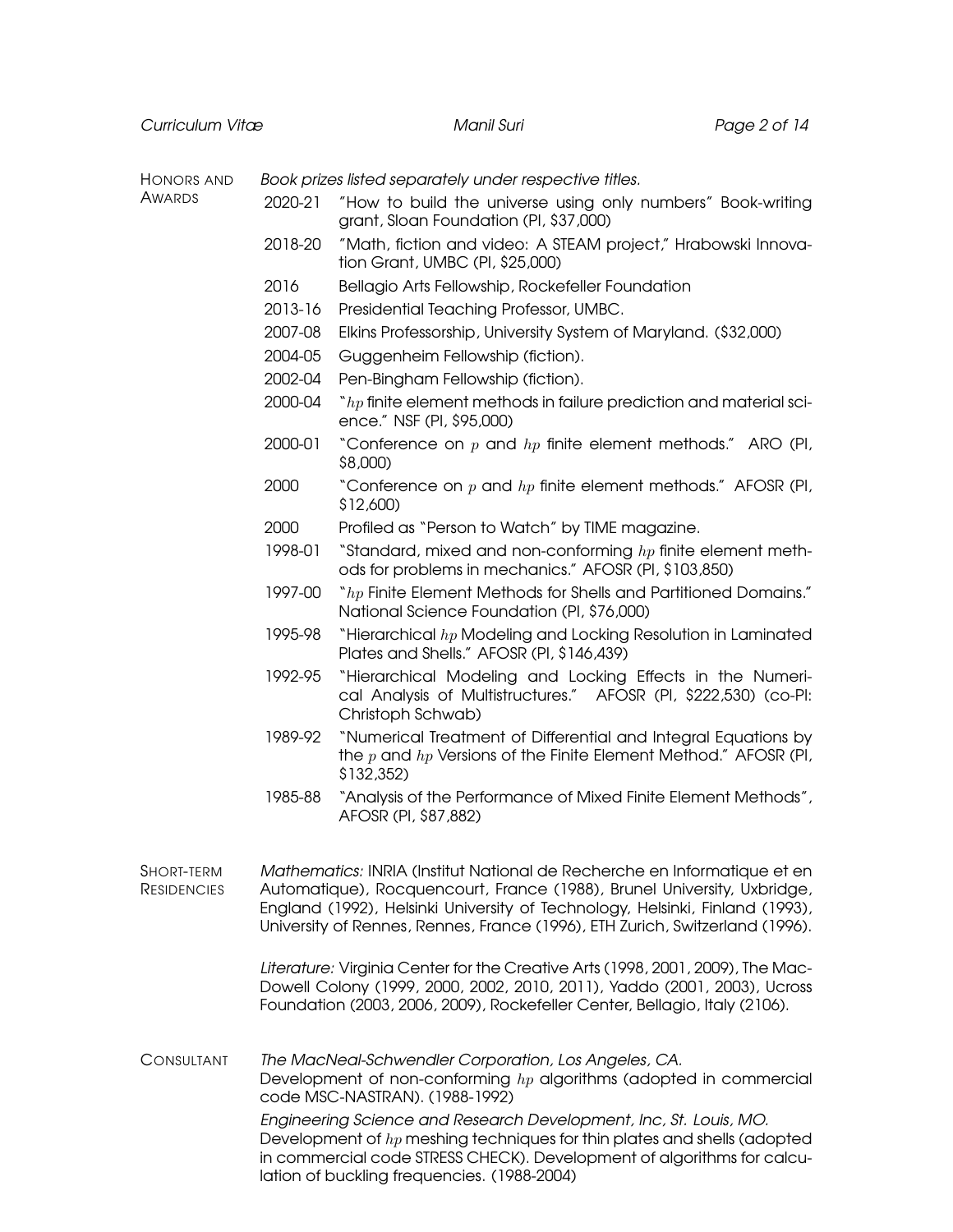**ASSOCIATE** EDITOR SIAM Journal on Numerical Analysis (1999-2004) Journal of Computational and Applied Mathematics (1993-present)

# ACTIVITIES RELATED TO MATHEMATICS

### Mathematics Publications in Refereed Journals

- 1. G. J. Fix and M. Suri, "Three-dimensional mass conserving elements for compressible flow", Computers and Mathematics with Applications, 11, 765-776 (1985).
- 2. M. Suri, "Mixed finite element methods for the approximation of time-dependent problems", Numerical Methods for Partial Differential Equations, 2, 101-111 (1986).
- 3. R.C. MacCamy and M. Suri, "A time-dependent interface problem for two-dimensional eddy currents", Quarterly of Applied Mathematics, XLIV, 675-690 (1987).
- 4. I. Babuška and M. Suri, "The optimal convergence rate of the  $p$  version of the finite element method", SIAM Journal on Numerical Analysis, 24, 750-776 (1987).
- 5. I. Babuška and M. Suri, "The  $hp$  version of the finite element method with quasiuniform meshes", RAIRO Mathematical Modelling and Numerical Analysis, 21, 199-238 (1987).
- 6. A. K. Aziz, A. B. Stephens and M. Suri, "Numerical methods for reaction-diffusion problems with non-differentiable kinetics", Numerische Mathematik, 53, 1-11 (1988).
- 7. I. Babuška and M. Suri, "The treatment of nonhomogeneous Dirichlet boundary conditions by the  $p$  version of the finite element method", Numerische Mathematik, 55, 97-121 (1989).
- 8. E. P. Stephan and M. Suri, "On the convergence of the  $p$  version of the boundary element Galerkin method", Mathematics of Computation, 52, 31-48 (1989).
- 9. I. Babuška, B. Guo and M. Suri, "Implementation of non-homogeneous Dirichlet boundary conditions in the  $p$  version of the finite element method", Impact of Computing in Science and Engineering, 1, 36-63 (1989).
- 10. M. Suri, "The  $p$  version of the finite element method for elliptic equations of order  $2\ell$ ", RAIRO Mathematical Modelling and Numerical Analysis, 24, 107-146 (1990).
- 11. M. Suri, "On the stability and convergence of higher order mixed finite element methods for second order elliptic problems", Mathematics of Computation, 54, 1-19 (1990).
- 12. I. Babuška and M. Suri, "The  $p$  and  $hp$  versions of the finite element method. An overview", Computer Methods in Applied Mechanics and Engineering, 80, 5-26 (1990).
- 13. E. P. Stephan and M. Suri, "The  $hp$  version of the boundary element method on polygonal domains with quasiuniform meshes", RAIRO Mathematical Modelling and Numerical Analysis, 25, 783-807 (1991).
- 14. M. Suri, "On the robustness of the  $h$  and  $p$  versions of the finite element method", Journal of Computational and Applied Mathematics, 35, 303-310 (1991).
- 15. F. Milner and M. Suri, "Mixed finite element methods for quasilinear second order elliptic problems: the p-version", RAIRO Mathematical Modelling and Numerical Analysis, 26, 913-931 (1992).
- 16. I. Babuška and M. Suri, "On locking and robustness in the finite element method", SIAM Journal on Numerical Analysis, 29, 1261-1293 (1992).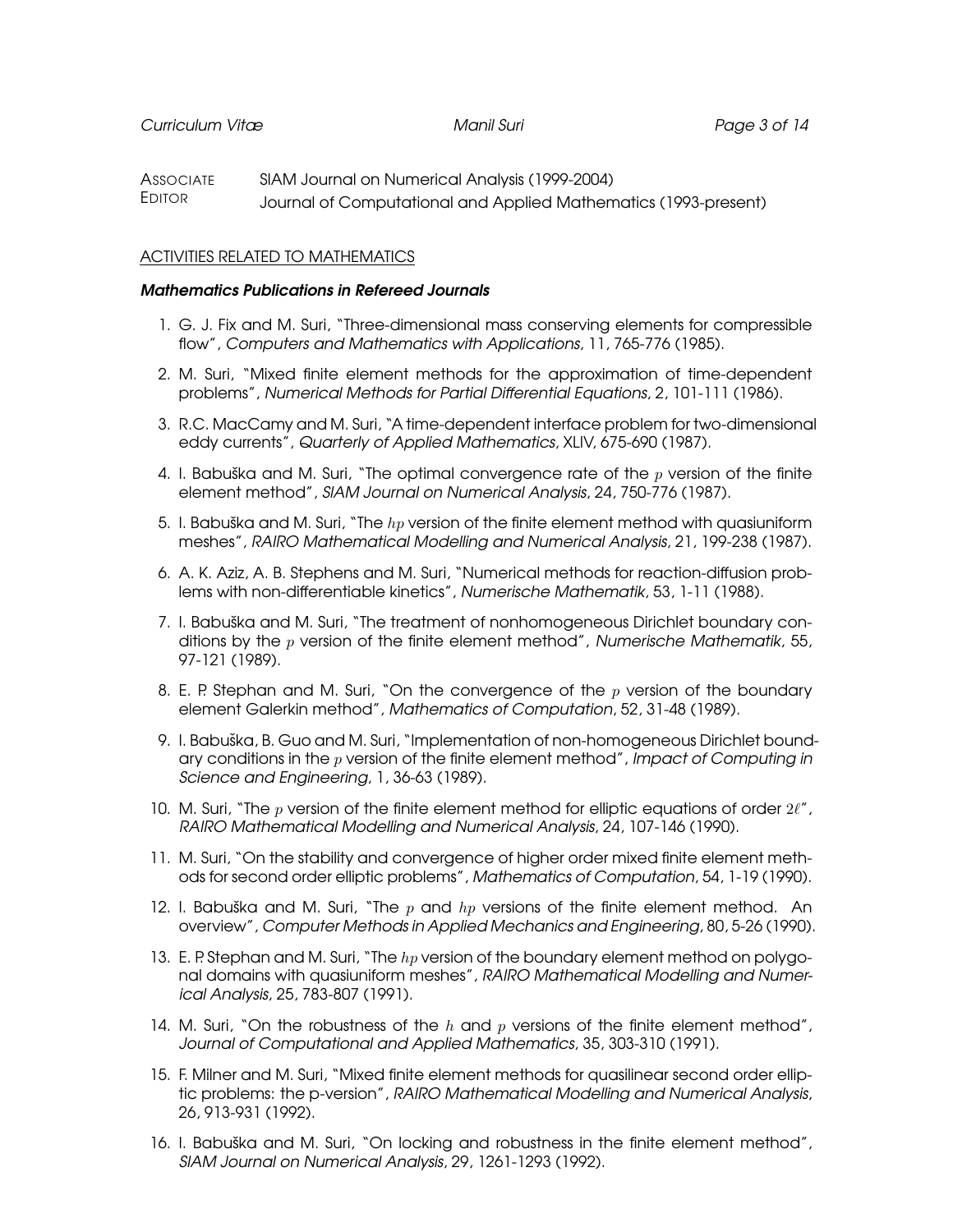- 17. I. Babuška and M. Suri, "Locking effects in the finite element approximation of elasticity problems", Numerische Mathematik, 62, 439-463 (1992).
- 18. S. Jensen and M. Suri, "On the  $L_2$  error for the p version of the finite element method over polygonal domains", Computer Methods in Applied Mechanics and Engineering, 97, 233-243 (1992).
- 19. U. Banerjee and M. Suri, "The effect of numerical quadrature in the  $p$  version of the finite element method", Mathematics of Computation, 59, 1-20 (1992).
- 20. U. Banerjee and M. Suri, "The analysis of numerical integration in  $p$  version finite element eigenvalue approximation", Numerical Methods for Partial Differential Equations, 8, 381-394 (1992).
- 21. C. Kim and M. Suri, "On the  $p$  version of the finite element method in the presence of numerical integration", Numerical Methods for Partial Differential Equations, 9, 593- 629 (1993).
- 22. I. Babuška and M. Suri, "The  $p$  and  $hp$  versions of the finite element method: basic principles and properties", SIAM Review, 36, 578-632 (1994).
- 23. M. Suri, I. Babuška and C. Schwab, "Locking effects in the finite element approximation of plate models", Mathematics of Computation, 64, 461-482 (1995).
- 24. C. Schwab and M. Suri, "The optimal  $p$  version approximation of singularities on polyhedra in the boundary element method", SIAM Journal on Numerical Analysis, 33, 729-759 (1996).
- 25. R. Stenberg and M. Suri, "Mixed  $hp$  finite element methods for problems in elasticity and Stokes flow," Numerische Mathematik, 72, 367-390 (1996).
- 26. M. Suri, "Analytic and computational assessment of locking in the  $hp$  finite element method," Computer Methods in Applied Mechanics and Engineering, 133, 347-371 (1996).
- 27. C. Schwab and M. Suri, "The  $p$  and  $hp$  versions of the finite element method for problems with boundary layers," Mathematics of Computation, 65, 1403-1429 (1996).
- 28. J. Pitkäranta and M. Suri, "Design principles and error analysis for reduced-shear platebending finite elements," Numerische Mathematik, 75, 223-266 (1996).
- 29. M. Suri, "A reduced constraint  $hp$  finite element method for shell problems," Mathematics of Computation, 66, 15-29 (1997).
- 30. R. Stenberg and M. Suri, "An  $hp$  error analysis of MITC plate elements," SIAM Journal on Numerical Analysis, 34, 544-568 (1997).
- 31. L. Chilton and M. Suri, "On the selection of a locking-free  $hp$  element for elasticity problems,"Int. J. Numer. Meth. Eng. 40, 2045-2062 (1997).
- 32. C. Schwab, M. Suri and C. Xenophontos, "The  $hp$  finite element method for problems in mechanics with boundary layers," Comp. Meth. Appl. Mech. Eng., 157, 311-333 (1998).
- 33. M. Costabel, M. Dauge and M. Suri, "Numerical approximation of a singularly perturbed contact problem," Comp. Meth. Appl. Mech. Eng., 157, 349-363 (1998).
- 34. C. Schwab and M. Suri, "Mixed  $hp$  finite element methods for problems in non-Newtonian and Stokes flows," Comp. Meth. Appl. Mech. Eng., 175, 217-241 (1999).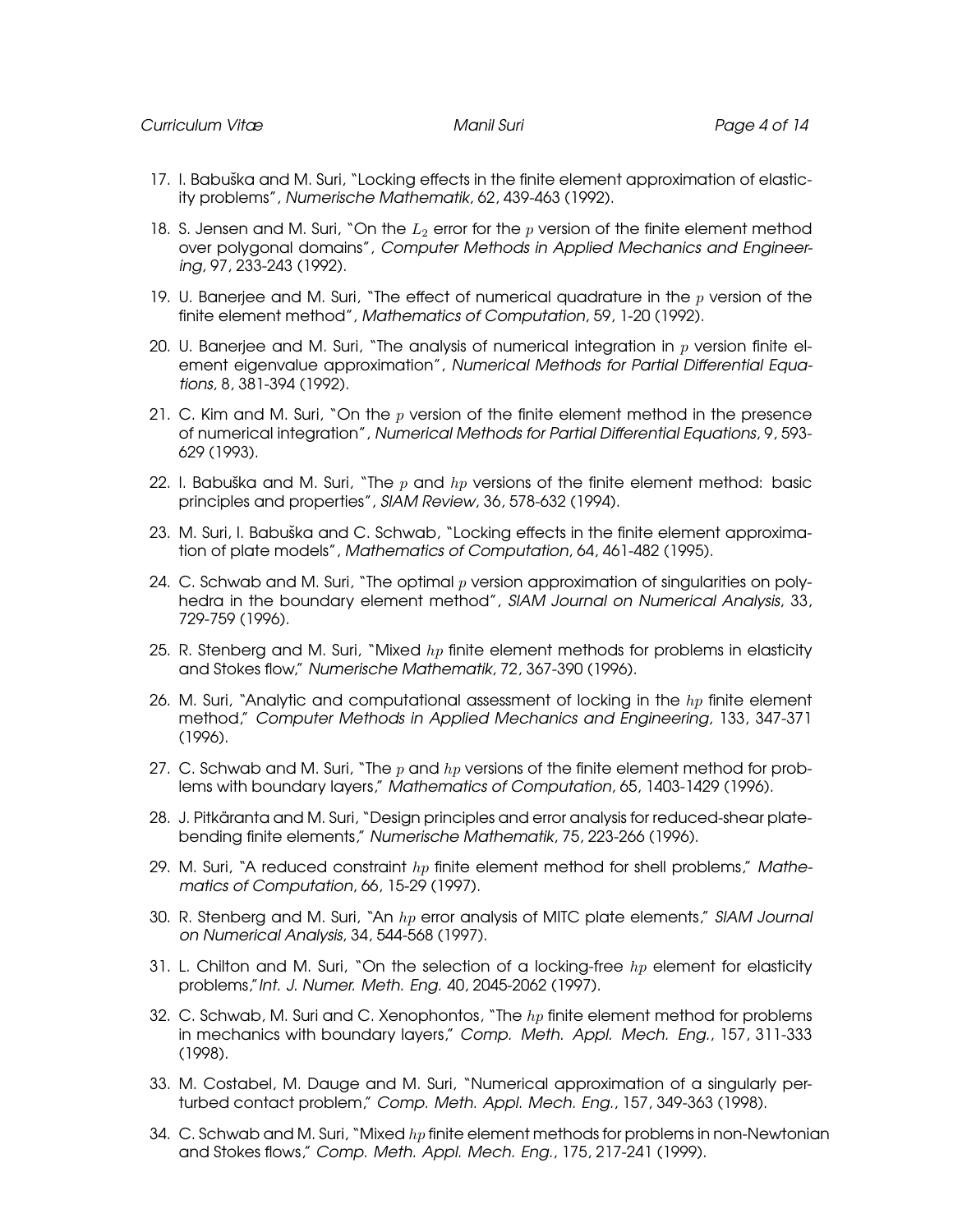- 35. P. Seshaiyer and M. Suri, "Uniform  $hp$  convergence results for the mortar finite element method," Mathematics of Computation, 69, 481-500 (2000).
- 36. J. Pitkaranta and M. Suri, "Upper and lower plate-bending error bounds for some ¨ plate-bending finite elements," Numerische Mathematik, 84, 611-648 (2000).
- 37. L. Chilton and M. Suri, "On the construction of stable curvilinear p version elements for mixed formulations of elasticity and Stokes' flow," Numerische Mathematik, 86, 29-48 (2000).
- 38. P. Seshaiyer and M. Suri, "hp submeshing via non-conforming finite element methods," Comp. Meth. Appl. Mech. Engrg., 189, 1011-1030 (2000).
- 39. F. Ben Belgacem, P. Seshaiyer and M. Suri, "Optimal convergence rates of hp mortar finite element methods for second-order elliptic problems," RAIRO Math. Mod. and Num. Anal., 34, 591-608 (2000).
- 40. L. Chilton and M. Suri,"Locking-free mixed hp finite element methods for curvilinear domains," Comp. Meth. Appl. Mech. Engrg., 86, 29-48 (2000).
- 41. M. Suri, "The p and hp finite element method for problems on thin domains," J. Comp. and Appl. Math., 128, 235-260 (2001).
- 42. S.I. Haan, P. Charalambides and M. Suri, "A specialized finite element for the study of woven composites," Computational Mechanics, 27, 445-462 (2001).
- 43. M. Dauge and M. Suri, "Numerical approximation of the spectra of non-compact operators arising in buckling problems," J. Num. Math., 10, 193-219 (2002).
- 44. M. Suri, "Stable  $hp$  mixed finite elements based on the Hellinger-Reissner principle," J. Comp. and Appl. Math., 174, 213-225 (2005).
- 45. M. Dauge and M. Suri, "On the asymptotic behavior of the discrete spectrum in buckling problems for thin plates," Math. Meth. Appli. Sciences, 29, 789-817 (2006).
- 46. A. Chaillou and M. Suri, "Computable error estimators for the approximation of nonlinear problems by linearized models," Comp. Meth. Appl. Mech. Engrg., 196, 210-224 (2006).
- 47. A. Chaillou and M. Suri, "A posteriori estimation of the linearization error for strongly monotone nonlinear operators," J. Comp. and Appl. Math., 205, 72-87 (2007)
- 48. A. Soane, M. Suri and R. Rostamian, "The optimal convergence rate of a  $C^1$  finite element method for non-smooth domains," J. Comp. and Appl. Math., 233, 2711- 2723 (2010).
- 49. I. Babuška, A. Soane and M. Suri, "The computational analysis of problems on domains with small holes," Comp. Meth. Appl. Mech. Engrg., 322, 563-589 (2017).

#### Mathematics Publications in Refereed Conference Proceedings

- 1. M. Suri, "Some optimal approximation results with applications to the  $h$ , p and  $hp$  versions of the finite element method", Methods of Functional Analysis in Approximation Theory, C. A. Micchelli, D. V. Pai, B. V. Limaye editors, 245-259, Birkhauser Verlag (1986).
- 2. M. Suri, "On uniform regularity estimates and robust approximations for parameter dependent problems", Equadiff 91: International Conference on Differential Equations, C. Perello, C. Simo and J. Sola-Morales (editors), Vol 2, pp 915-920, World Scientific, Singapore, 1993.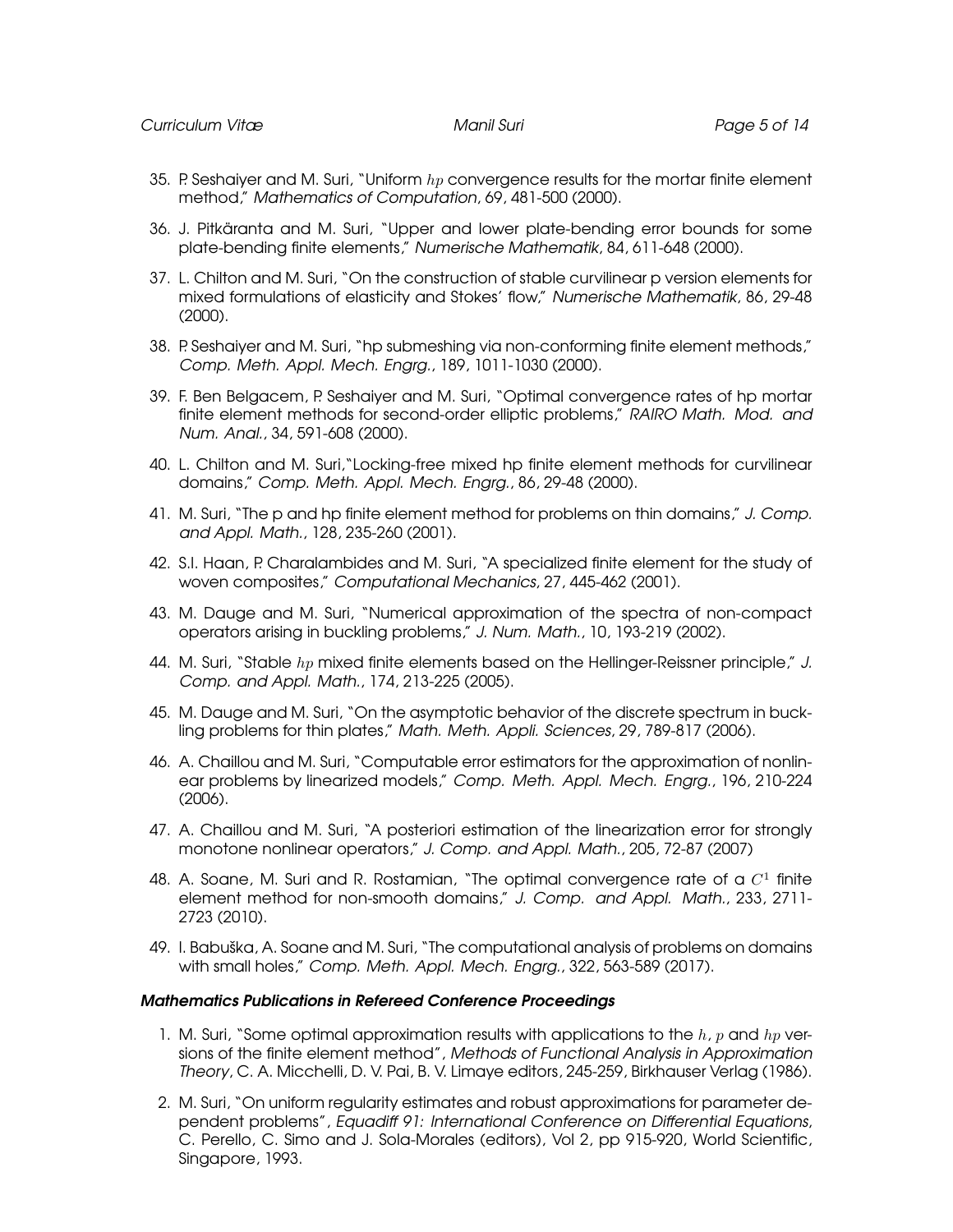- 3. C. Schwab and M. Suri, "Locking and boundary layer effects in the finite element approximation of the Reissner-Mindlin plate model," Mathematics of Computation 1943-1993: A half-century of computational mathematics (W. Gautschi, ed.), Proc. Symposia Appl. Math., vol. 48, Amer. Math. Soc., Providence, R.I., 1994, pp. 367-371.
- 4. C. Schwab, M. Suri and C.A. Xenophontos, "'Boundary layer approximation by spectral/ hp methods," ICOSAHOM 95 Proceedings, Edited by Andrew Ilin and Ridgway Scott, published by Houston Journal of Mathematics, 501-508 (1996).
- 5. P. Seshaiyer and M. Suri, "Convergence results for non-conforming hp methods: The mortar finite element method," Proceedings of the tenth Domain Decomposition Conference, Contemporary Mathematics, 218, 467-473 (1998).
- 6. M. Suri and C. Xenophontos, "Reliability of an  $hp$  algorithm for buckling analysis," Proceedings of IASS-IACM 2000, Fourth International Colloquium on Computation of Shell and Spatial Structures, 2000.
- 7. M. Suri, "On the geometry of metafiction," Bridges 2012: Mathematics, Music, Art, Architecture, Culture, 437-438 (2012).

# Mathematics Journal Volumes Edited

- 1.  $p$  and  $hp$  Finite Element Methods: Mathematics and Engineering Practice (p-FEM2000), Zohar Yosibash and Manil Suri, Editors, Special issue of Int. J. Numer. Meth. Engng. Vol 53, No. 1 (2002).
- 2.  $p$  and  $hp$  Finite Element Methods: Mathematics and Engineering Practice (p-FEM2000), Manil Suri and Zohar Yosibash, Editors, Special issue of Computers and Mathematics with Applications Vol 46, Issue 1 (2003).

### Mathematics Outreach Publications/Creative Works

- 1. M. Suri, "The Tolman Trick" (a short story about the nature of proof and what it means to be a mathematician, published in a literary journal), Subtropics, 1, 85-101 (2006). (Reprinted in The Shape of Content: An Anthology of Creative Writing in Mathematics and Science (2008), in Mitteilungen der DMV (Notices of the German Mathematical Society) 17 (2009) 218-228 (German translation) and Siecle 21 16 (2010) (French translation).
- 2. M. Suri, "Learn math or die" ("Mathe lernen oder sterben") (an essay about mathematics education in India, in a German-language cultural magazine), Kulturaustausch, 2006: IV, 36-37 (2006).
- 3. M. Suri, "Taming Infinity" (a web-based video explaining infinity to non-mathematicians), www.YouTube.com and www.UMBC.edu (2007). Exhibited at the art and science museum, Le Laboratoire, Paris, France, Oct 2008-Jan 2009.
- 4. M. Suri, "X=50 Semesters" (an essay about teaching mathematics), The New York Times Magazine, Sep 21, 2008: 110 (2008).
- 5. M. Suri, "The Writing Life" (an essay about balancing mathematical and writing careers), The Washington Post, Book World, Feb 8, 2009.
- 6. M. Suri, "The Mathematics of Fiction" (a web-based video explaining the concept of deconstruction via basis functions in mathematical and non-mathematical contexts), www.YouTube.com and www.UMBC.edu (2009).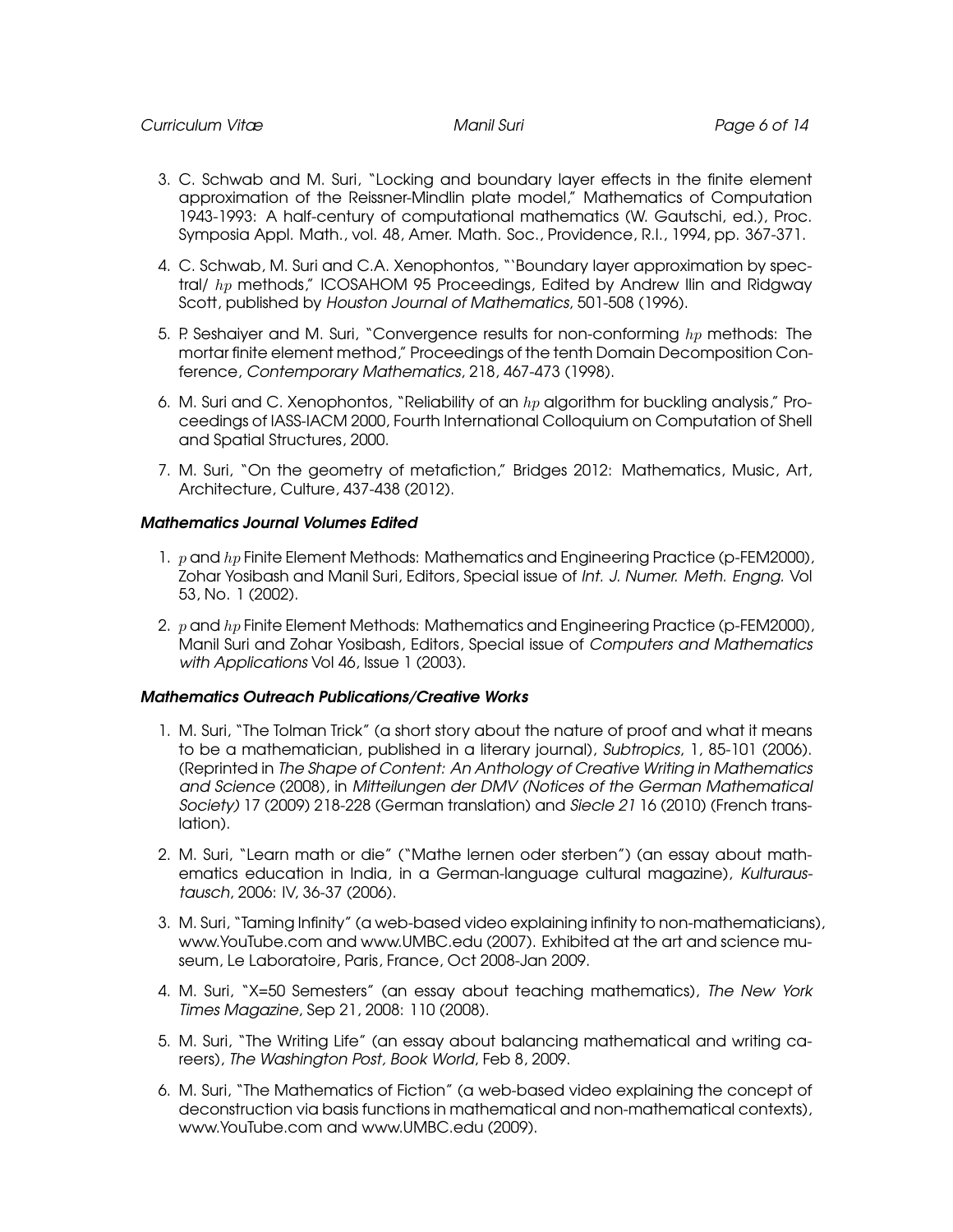- 7. M. Suri, "m(Arcadia) The Mathematics behind Tom Stoppard's Arcadia" (a webbased video expounding upon Fermat's Last Theorem, Fractals, Population Dynamics and other mathematical references in the play), www.YouTube.com and www.Folger.edu (2009).
- 8. M. Osherow and M. Suri, "Mathematics and What it Means to be Human," (a threepart series on the relevance of mathematics for humanities students) The Chronicle of Higher Education Part I: Oct 7, 2012, Part II: Oct 16, 2012, Part III: Oct 23, 2012.
- 9. "Math Heroine" (a web-based video exploring the challenges and stereotypes faced by women in mathematics) http://www.youtube.com/watch?v=smbnAEhbjpo (2012).
- 10. "A Mathematically Impossible Novel" (connects decision trees with writing a novel) The Daily Beast Mar 15, 2013.
- 11. "How to Fall in Love With Math" (Op-ed piece on math appreciation) The New York Times Sep 15, 2013.
- 12. "The Big Bang of Numbers" (a web-based video that shows how numbers can be constructed out of emptiness) http://www.youtube.com/watch?v=yAKUDnloQqo (2013).
- 13. "Falling for Math" (condensed version of NYT Op-ed), Reader's Digest, Feb, 2014.
- 14. M. Osherow and M. Suri, "The Mathematics of Being Human," (a one-act play on the intersection between mathematics and the humanities) Original reading performed with M. Osherow as part of "Bridges" series, St. Jerome's University, Waterloo, Canada, Feb 28, 2014. Staged reading: UMBC (Nov 4, 2014), Joint Mathematics Meetings, San Antonio (Jan 11, 2015), Museum of Mathematics, NYC (Mar 8, 2015), National Academy of Sciences DASER, Washington, DC (Mar 19, 2015, excerpt), Bridges conference on Math and Art, Baltimore (July 29, 2015). Also selected for an independently produced staged reading by the Comparative Drama Conference, Stevenson University, March 2015. Full independent productions at the American Center, New Delhi, India (Atelier Productions, Jan 14-15, 2016) and the University of Pittsburgh, PA (5 shows, Mar 30 - Apr 2, 2016).
- 15. M. Suri, "Social Engagement Shapes a Mathematical Career," Profile of recent African-American mathematics Ph.D. Evelyn Thomas, SIAM News, Mar 4, 2014.
- 16. M. Suri, Book review of "How not to be wrong: the power of mathematical thinking" by Jordan Ellenberg, The Washington Post, Jun 13, 2014.
- 17. "Don't Expect Math to Make Sense" (Op-ed piece on Pi Day) The New York Times Mar 13, 2015.
- 18. "Mathematicians and Blue Crabs" (Op-ed piece on modeling crab populations) The New York Times May 2, 2015.
- 19. "Why is Science so Straight?" (Op-ed piece on under-representation of LGBT people in STEM fields) The New York Times Sep 4, 2015.
- 20. "The Importance of Recreational Math" (Op-ed piece on why recreational math is a useful educational tool) The New York Times Oct 12, 2015.
- 21. "The Mathematician's 90th-Birthday Party" (Op-ed piece on ageism in mathematics and the beauty of applied mathematics) The New York Times Apr 25, 2016.
- 22. "Who Invented Zero?" (Op-ed on the discovery of zero) The New York Times Oct 7, 2017.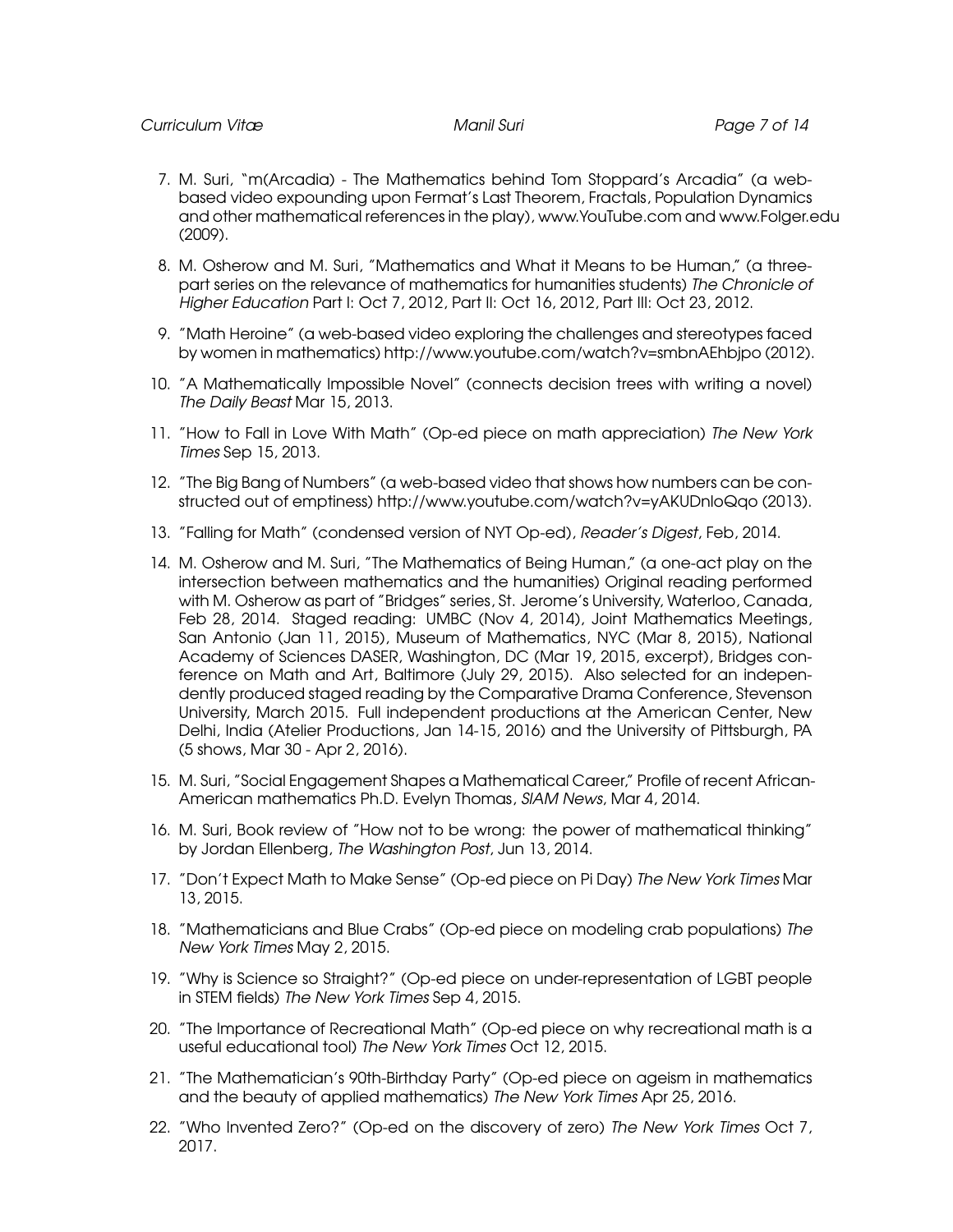- 23. "Does Math Make You Smarter?" (Op-ed about a cool logic test from psychology called the Wason Selection Task, and how it pertains to math education) The New York Times Apr 13, 2018
- 24. "Stop Saying 'Exponential.' Sincerely, a Math Nerd." (Op-ed about how "exponential" and other math terms have been appropriated in unfortunate ways) The New York Times Mar 4, 2019
- 25. "Want to fix gerrymandering? Then the Supreme Court needs to listen to mathematicians." (Op-ed with Karen Saxe about mathematical standards to identify extreme gerrymandering) The Conversation Mar 29, 2019

# K-16 STEM-related Activities

- 1. Collaborated with Dr. Peggy Re (Visual Arts, UMBC) and UMBC Library staff to plan an exhibition on calculus in the Library Gallery entitled, "Calculus in 25 Minutes or Your Money Back" (2005-2006). Project not pursued due to logistical difficulties.
- 2. STEM Education at Sherwood High School. This program, to teach computer-aided mathematics to 10th and 11th graders, was sponsored by the VIP program through the Shriver Center. It was completed in 2007.
- 3. Mathematics Partnership (MSP) with Baltimore County Public School System. This program, to motivate Algebra II learning, led to several teaching modules that were used at Woodlawn Middle School. A one week workshop to train teachers was conducted in July, 2008. The project was supported by an NSF grant (2007-2008). I have taught these modules in several schools, including two in Mumbai, India.
- 4. 2011-2012 Resident Scholar, Park School, Baltimore. Engaged upper school students with talks on mathematics, India, fiction and LGBT diversity issues.
- 5. Organized "Exploring Possibilities," a one-day session for (primarily minority) high school girls and their teachers as part of "Infinite Possibilities" conference, UMBC (Mar 31, 2012).
- 6. Featured in "29 Children with 20 Dogs and 15 Cats" video on ways to solve mathematics problem, by Imaging Research Center, UMBC (Jul, 2012).
- 7. Featured in "Math Meets Fashion" webisode with TV personality Tim Gunn, Scholastic MathWork series (aimed at Grades 5 and up) (Nov 2013).
- 8. Participated in math educational projects for elementary school children, St. Andrew's Public School, Toronto, Canada (Feb, 2014).
- 9. Math and video: projects initiated with Dr. Lee Boot of IRC and Dr. Katherine Bell of Visual Arts at UMBC (ongoing since 2018).

### Mathematics-related Media Interviews

- Jan, '01 Interview with Ivar Stakgold, SIAM News, Jan 9, 2001.
- Feb, '01 Interview with Caroline Lasser, Mitteilungen der Deutschen Mathematiker-Vereinigung, Feb 2001, 38-39.
- Oct, '07 Interview with Sheilah Kast on mathematics, Maryland Morning, WYPR, Oct 1, 2007.
- Apr, '08 Profile by Michelle Sipics, SIAM News, Apr 12, 2008.
- Jun, '08 "A conversation with Manil Suri," Interview with Claudia Dreifus, The New York Times, Science Section, Jun 17, 2008.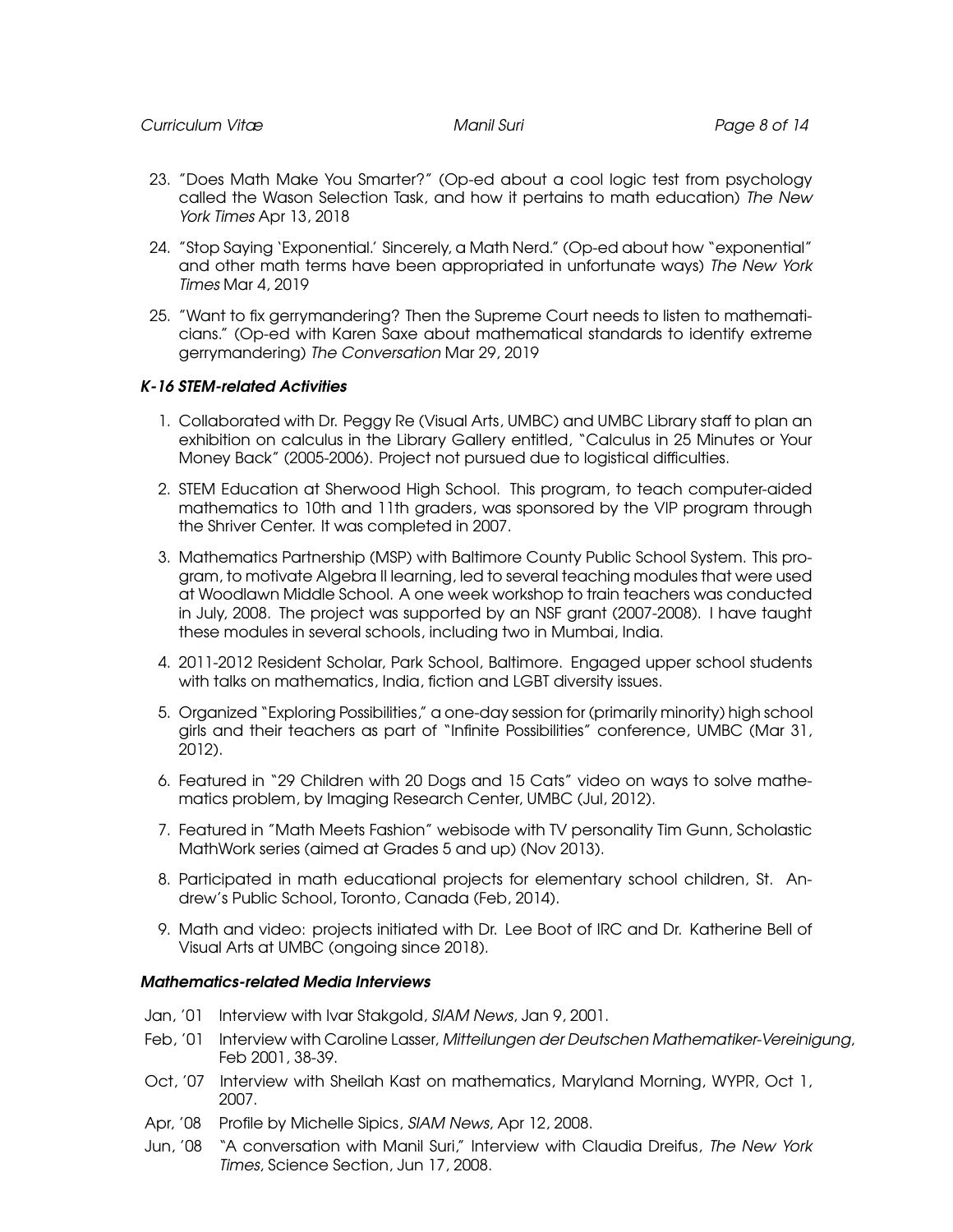- Feb, '09 Mathematics discussion on "The Forum," BBC World, Feb 21, 2009.
- May, '09 Interview with Dr. Freeman Hrabowski on my work in mathematics and writing, UMBC "In the Loop" series, May, 2009.
- Feb, '13 Profile in UMBC Magazine, Feb, 2013.
- Apr, '13 Discussion on "The Forum," BBC World, on "Obsessions, new and old, in literature and technology" (which dealt with both my writing and mathematics). Apr 8, 2013.
- Sep, '13 Radio interview on my NYT Op-ed, WILS Michigan, Sep 17, 2013.
- Sep, '13 Radio interview on my NYT Op-ed"The Joy Cardin Show," Wisconsin Public Radio, Sep 24, 2013.
- Apr, '14 Video interview for National Academy of Sciences "Dome" project (installed in National Academy of Science main hall, Washington, DC.)
- Jul, '15 "Mathematics and Literature" (segment with Michele Osherow) on Humanities Connection show, WYPR FM, Jul 16, 2015.
- Mar, '17 Radio interview on NPR "How to Love Math," on "The Sheila Kast Show," Mar 1, 2017.

# Mathematics-related Talks Since 2000

- Apr, '00 Invited talk, "Elastic Shells: Modeling, Analysis and Numerics" MSRI, Berkeley, CA, Apr 17-28, 2000, "The numerical analysis of an  $hp$  algorithm for the approximation of buckling problems"
- May, '00 "p and hp Finite Element Methods: Mathematics and Engineering Practice" St. Louis, MO, May 31-June 2, 2000, Organizer of Conference: "Reliability of an  $hp$ algorithm for buckling analysis"
- Jun, '00 Minisymposium talk, "IASS IACM 2000 Fourth International Colloquium on Computation of Shell and Spatial Structures" Chania, Crete, June 4-7, 2000, "Reliability of an  $hp$  algorithm for buckling analysis"
- Apr, '01 Invited talk, "Conference in Honor of Jim Greenberg's 60th Birthday" Carnegie-Mellon University, Pittsburgh, April 20-21, 2001, "The approximation of the spectra of non-compact operators arising in buckling analysis"
- May, '01 Colloquium talk, Dept of Mathematics, University of New South Wales, Sydney, Australia, May 16, 2001, "The approximation of the spectra of non-compact operators arising in buckling analysis"
- May, '01 Colloquium talk, Tata Institute of Fundamental Research, Mumbai, India, May 31, 2001, "Fiction and finite elements"
- Jun, '01 Minisymposium talk, "ICOSAHOM '01 (International Conference on Spectral and High Order Methods), Uppsala, Sweden, June 11-15, 2001, "Reliability of an  $hp$ finite element method for buckling analysis"
- Oct, '01 Colloquium talk, NIST, Gaithersburg, MD, Oct 30, 2001, "The p and hp finite element approximation of thin domains"
- Feb, '03 Workshop, Computational challenges in partial differential equations, Newton Institute, Cambridge, England, Feb 10-14, 2003.
- Sep, '03 Invited talk, Adaptivity in Finite Element Analysis: Models, Meshes and Polynomial Order, Physikzentrum Bad Honnef, Sep 8-10, 2003, " A posteriori estimation of the linearization and finite element approximation errors for strongly monotone nonlinear operators" (joint talk with A. Chaillou).
- Sep. '03 Seminar talk, Partial Differential Equation Seminar, Dept of Math and Stat, UMBC, Sep 22, 2003, "A stable hp mixed finite element method for viscoelasticity problems."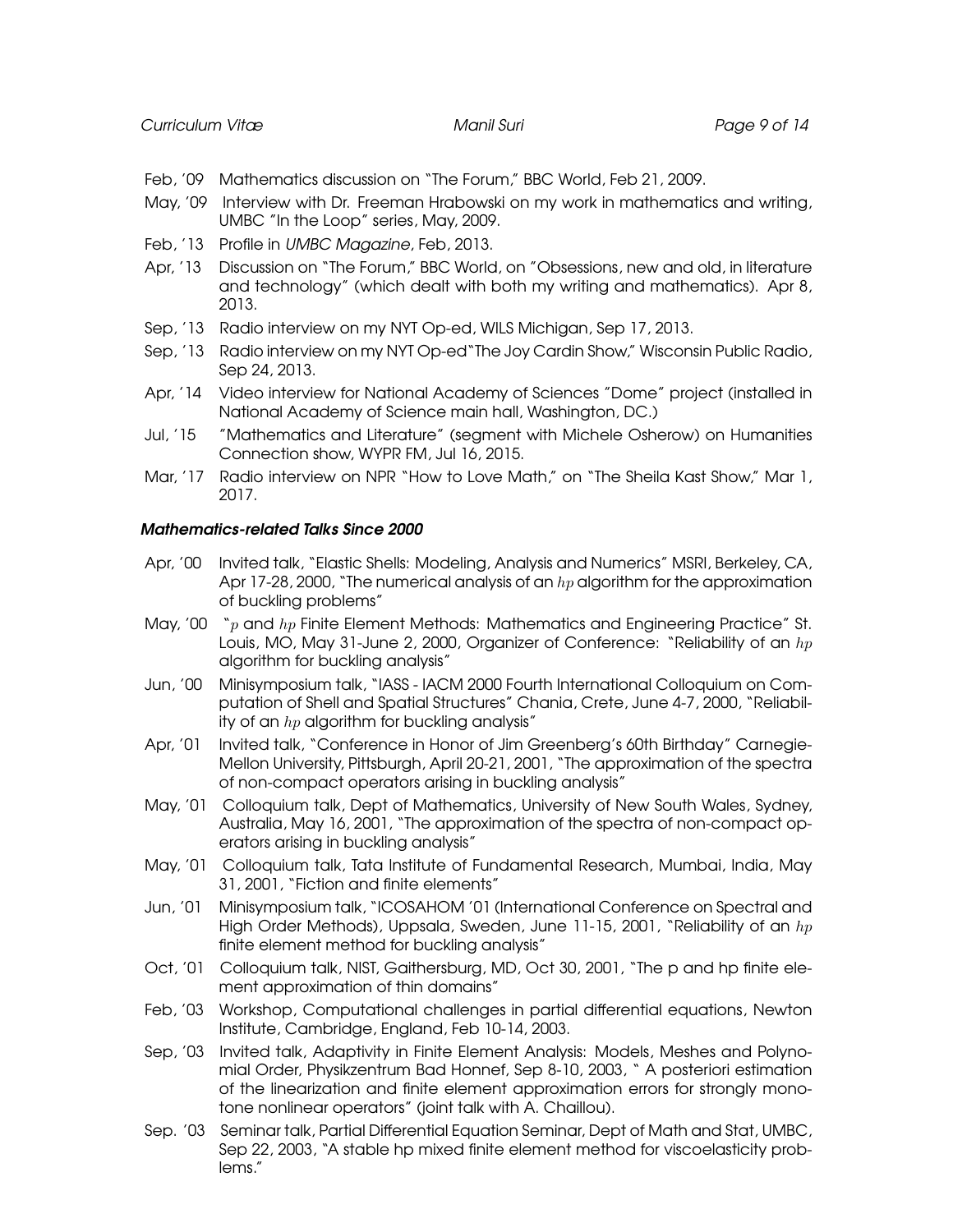- Apr. '04 Invited talk, BIRS Workshop on Mathematics and Creative Writing, Banff International Research Station, Banff, Canada, Apr 17-22, 2004, "The Tolman Trick," a mathematical short story set at Oberwolfach.
- May, '04 "The Infinity Roadshow," multimedia talk, UMBC, May 5, 2004 (also presented at Meade Middle School, Apr 29 and Banneker High School, May 21).
- Jun, '04 Minisymposium talk, ICOSAHOM '04 (International Conference on Spectral and High Order Methods), Providence, RI, June 21-25, 2004, "Stable hp mixed finite elements based on the Hellinger-Reissner principle."
- Jul, '05 "The Infinity Roadshow," multimedia talk, presented at Virginia Center for the Creative Arts in July and Charlestown Retirement Community in December.
- Jun, '06 "Artistic and historical exploration of infinity and its link to Calculus," Invited break out session at "Inquiry based learning," STEM seminar, UMBC, Jun 15, 2006.
- Sep, '06 "The Infinity Roadshow," multimedia talk, invited presentation at Sixth International Literature Festival, Berlin, Germany, Sep 6 - 16, 2006. Also presented at UMBC's 40th anniversary, Oct 21, 2006.
- Dec, '06 "Teaching mathematics in an integrated learning environment," Invited keynote address, STEM seminar, UMBC, Dec 2, 2006.
- Dec, '07 "Maintaining the Momentum" STEM workshop, Timonium, MD, Nov 30 Dec 1, 2007, "Motivating mathematics education in K-12 settings," invited address to breakout session.
- Dec, '07 NSF Math / Science Partnership Regional Conference, Washington, DC, Dec 11 - 12, 2007, "MSP Experiences , Successes , and Opportunities," invited address to breakout session.
- May, '08 Invited talk, "Perspectives in Numerical Analysis," Helsinki University of Technology, Espoo, Finland, May 27-29, 2008 "The Mathematics of Fiction." (Also delivered at the American Center, Mumbai in May, 2008, the Maryland Science Center, Baltimore, MD, Sep 9, 2008, and at St. Olaf College, on Oct 21, 2008).
- Oct, '08 Invited talk, "Innovation 2008: Renewing America Through Smarter Science and Technology Policy" Humphrey Institute of Public Affairs, University of Minnesota, Minneapolis, MN, Oct 20-21, 2008.
- Feb, '09 "The Mathematics of Fiction," Language, Literacy and Culture Colloquium Series, UMBC, Feb 23, 2009. Also at the University of Pittsburgh Studio Theater, Pittsburgh, PA, Apr 10, 2009 and Sweet Briar College (April, 2009).
- May, '09 "Fractal Friday," Pre-show talk, Folger Theater, Washington, DC, May 15, 2009. Similar talk delivered at same venue on June 13, 2009.
- May, '09 "The Mathematics behind Tom Stoppard's Arcadia," talk and discussion with cast and crew members, Mathematical Association of America, Washington, DC, May 18, 2009 (co-sponsored by American Mathematical Society).
- Oct, '09 Invited to deliver "Annual Blazer Lecture in the Humanities" on the connection between mathematics and the humanities, University of Kentucky, Lexington, KY. (October 29, 2009).
- Nov, '09 "The Two Cultures Today: An Interdisciplinary Panel Discussion on the Connections between the Sciences and the Humanities," Humanities seminar, UMBC (Nov 9, 2009)
- Jan, '12 Three talks given at Park School, Baltimore. (NOTE: various other talks given at schools are not listed here.)
- Jan, '13 "The Innocent Genius: Ramanujan and a Life in Mathematics," Conversation with Dr. Dinesh Singh, Jaipur Literary Festival, Jaipur. (Jan 26, 2013)
- Aug, '13 "The Science of Stoppard," The Shaw Theater Festival, Niagara-on-the-Lake, Canada. (Aug 10, 2013)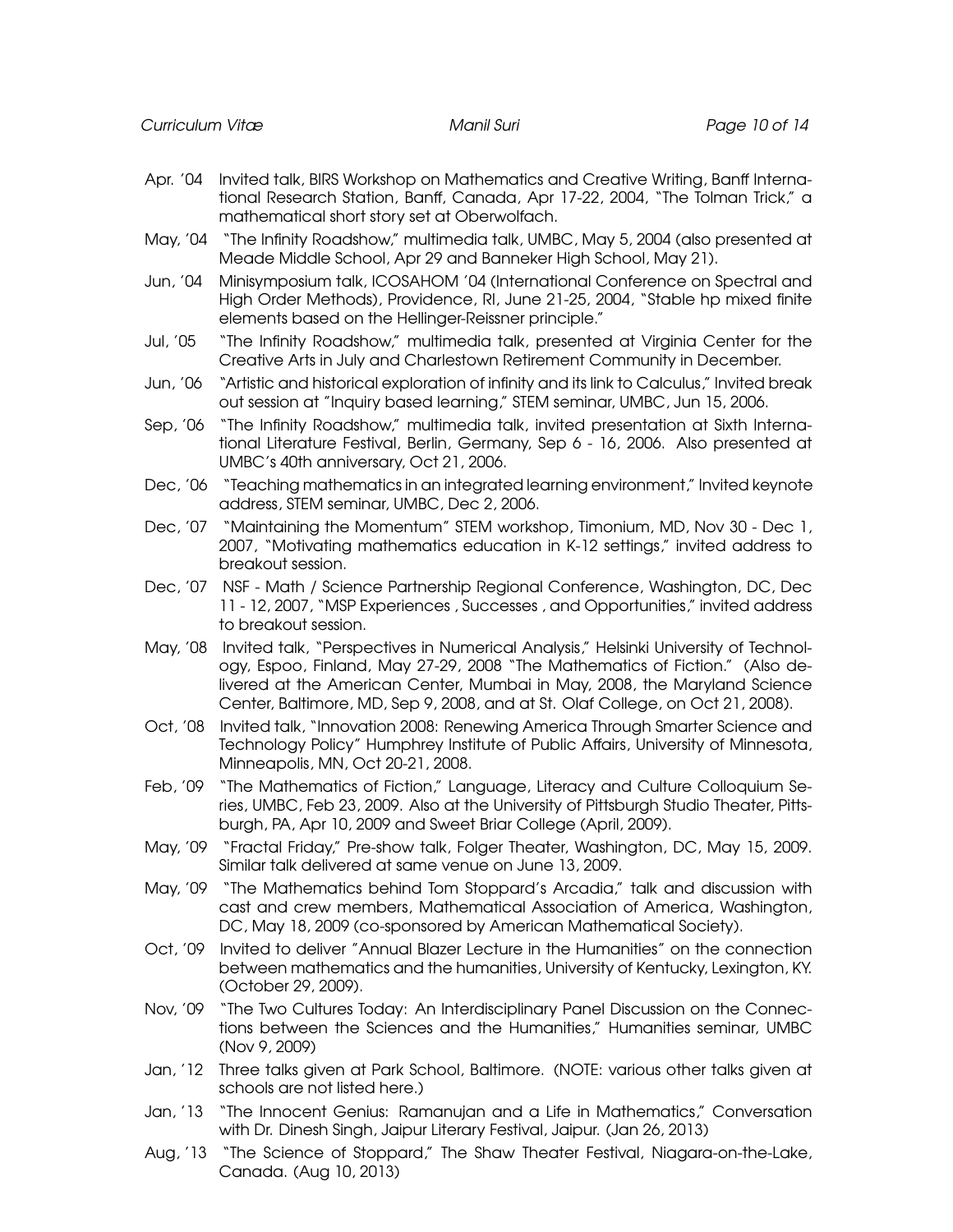- Nov, '13 Talk on interdisciplinary aspects of my career, Annual Hilltop Society Dinner, UMBC. (Nov 5, 2013)
- Mar, '14 "Mathematics and Fiction: An Interdisciplinary Struggle" Director's Visiting Scholar Lecture, Dedman Interdisciplinary Institute, Southern Methodist University. (Mar 6, 2014). Also, "Fractals and Fashion," Fashion Media Program, SMU. (Mar 7, 2014)
- Apr, '14 "Mumbai, Mythology and Mathematics" (on the connections between the three topics in my career) George Mason University, VA (Apr 4, 2014)
- Sep, '15 "Word and Number: Can the Twain Ever Meet?" (talk on the relation between mathematics and literature) Jaipur Literary Festival at Boulder, CO (Sep 19, 2015)
- Mar, '16 "Mathematics: Finding the Narrative Within," (invited talk on the relation between narrative and mathematical instruction/finite element research), Advances in Mathematics of Finite Elements, University of Texas at Austin, TX (Mar 21-21, 2016).
- Apr, '16 "The Computational Analysis of Domains with Small Holes," Finite Element Circus, University of Maryland, College Park (Apr 15, 2016) (Talk also presented as a Mathematics Colloquium at UMBC in Spring 2017)
- Jun, '18 "From fairy tales to finite elements: How Math Connects With Fiction" talk at National Museum of Math, NYC, Jun 6, 2018 and at Rhizome DC, Jun 14, 2018.
- Oct, '18 "What math do we want non-STEM college majors to know?" invited talk, AMS Committee on Education mini-conference, Washington, DC, Oct 12, 2018.
- Oct, '18 "STEAMy videos and X'y tales," GRIT-X, UMBC, Oct 13, 2018.

# ACTIVITIES RELATED TO ASIAN STUDIES/LITERATURE

Novels (These have been cumulatively translated into 27 languages)

- 2001 The Death of Vishnu W.W. Norton (US), Bloomsbury (UK and world English rights). Winner: Barnes and Noble Discover Prize, McKittrick Prize (UK), Ralph Heyne Corrine Buchpreis (Germany); Finalist: Pen-Faulkner award, Kiriyama prize, Pen-Hemingway award, LA Times Art Seidenbaum award, Torgi Literary award (Canada) and WH Smith First Novel award (UK); Long listed: Booker Prize, IMPAC Prize. A NY Times Notable Book for 2001. Sample reviews: New York Times (Jan 28, 2001), LA Times (Feb 4, 2001)
- 2008 The Age of Shiva W.W. Norton (US), Bloomsbury (UK and world English rights) Named one of the 25 best books of the decade by the "Contemporary Literature" website on About.com.

Sample reviews: New York Times (Feb 28, 2008), Independent (UK) (Mar 30, 2008)

2013 The City of Devi W.W. Norton (US), Bloomsbury (UK and world English rights) Finalist: Lambda Literary Award. Winner: Bisexual Fiction Award. Ranked #12 in Flavorwire's list of 50 essential books on LGBT fiction. Sample reviews: Washington Post (Jan 29, 2013), Wall Street Journal (Feb 4, 2013)

### Literary/India-related Publications since 2011:

- Jan, '11 My Life as a Cabaret Dancer (personal essay), Caravan, Jan 1, 2011.
- Jul, '11 The City: Mumbai (essay), Newsweek, Jul 17, 2011.
- Nov, '12 The Silver Spring Laxmi (short story), The Washington Post Magazine, Nov 14, 2012.
- Jan, '13 A Literary Sex Education in Mumbai (personal essay), broadcast on National Public Radio Jan 7, 2013.
- Jan, '13 Points of View on Point of View (essay), Wall Street Journal Feb 8, 2013.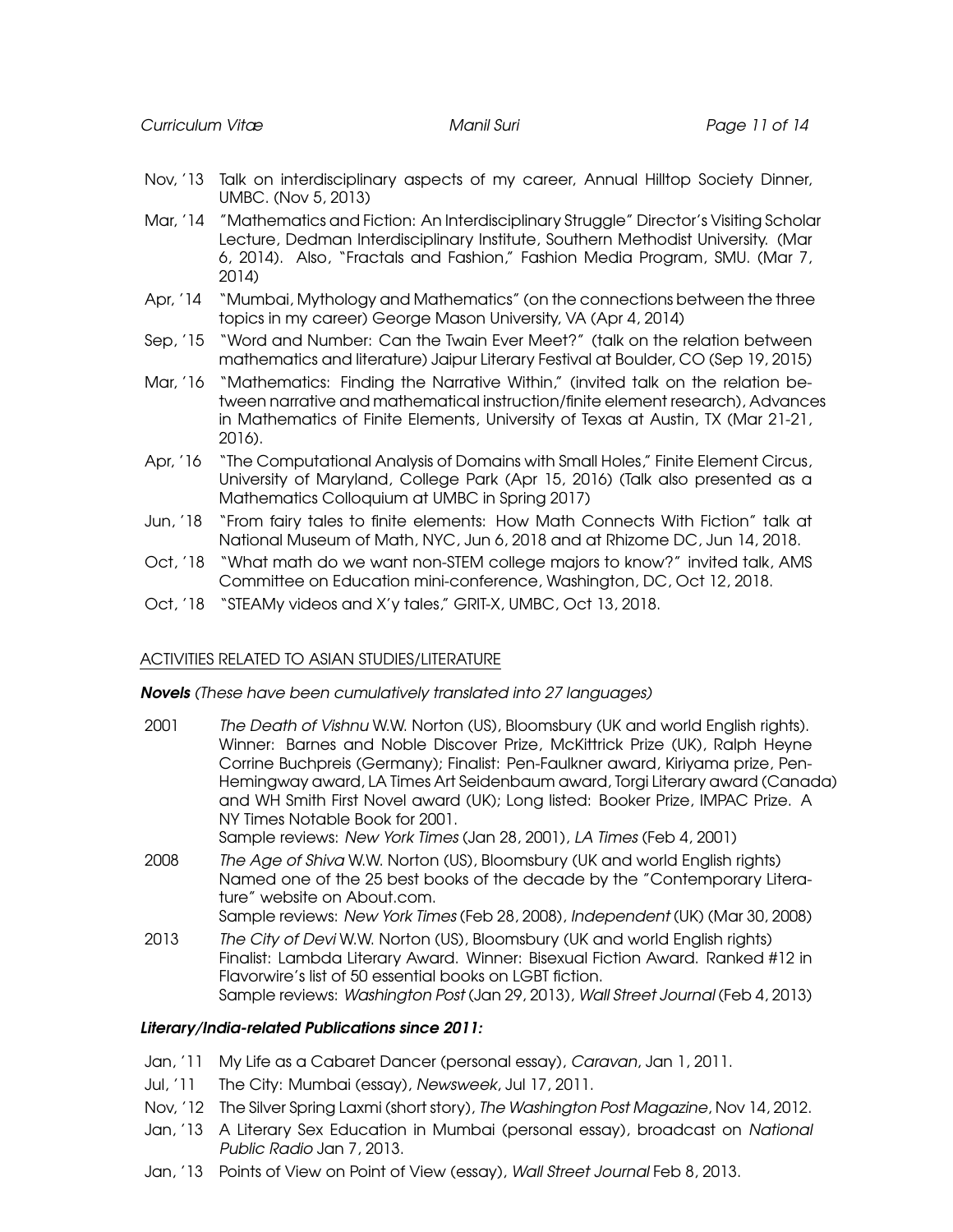- Feb, '13 Favorite Books on India's New Soul (article), Goodreads Feb, 2013.
- Mar, '13 Top Ten Books on Mumbai (article), The Guardian (UK) Mar 13, 2013.
- Jun, '13 How to be Gay and Indian (personal essay) Granta Jun 25, 2013.
- Jun, '13 The Court's Global Message on DOMA (Op-Ed), The New York Times Jun 30, 2013.
- Nov, '13 How to be a Man (short story), The Book of Men edited by Colum McCann, Tyler Cabot, Lisa Consiglio, Macmillan (2013)
- Dec, '13 Love in a Different Climate (book recommendation), NPR Books Dec 14, 2013.
- Dec, '13 Court Ruling Ignores India's Rich Heritage of Diversity (Op-ed), The Washington Post Dec 20, 2013.
- Jan, '14 The Nuclear Nightmare (Op-ed) The Times of India Jan 12, 2014.
- Nov, '14 Exposing the Bangalore Techie (Op-ed) The New York Times Nov 4, 2014.
- Apr, '15 A Ban on Beef in India is not the Answer (Op-ed) The New York Times Apr 17, 2015.
- Jun, '15 India and the Politics of Yoga (Op-ed) The New York Times Jun 19, 2015.
- Aug, '15 India's Inverted Abortion Politics (Op-ed) The New York Times Aug 3, 2015.
- Mar, '16 The Segregation of India (Op-ed) The New York Times Mar 15, 2016.
- Sep '16 Book Review of "Sleeping on Jupiter" The New York Times Sep 23, 2016.
- Oct, '18 India's Riotous Triumph of Equality (Op-ed) The New York Times Sep 7, 2018.

### Literary/India-related Talks since 2011 (Does not include several talks at bookstores)

- Apr, '11 "Capturing India," Global Perspectives Program, University of Central Florida, Orlando, Florida, Apr 5, 2011.
- Sep, '11 Panel on Indian Writing, L'Inde Vue Par II, Centre Georges Pompidou, Paris, France, Sep 17, 2011.
- Jan, '13 Literary talks and panels, Apeejay Literary Festival, Kolkata (Jan 12), Godrej India Culture Lab, Mumbai (Jan 14), SAP Labs Writers' Series, Delhi (Jan 21), Jaipur Literary Festival (Jan 24, 26).
- Feb, '13 "The City of Devi," Humanities Forum, UMBC (Feb 6, 2013).
- Mar, '13 Literary talks and panels, VisArts Series, Rockville, MD (Mar 7), Oxford Book Festival, Oxford, UK (Mar 16), London Literary Salon, London, UK (Mar 20), Virginia Festival of the Book, Charlottesville, VA (Mar 24).
- Apr, '13 "The Trimurti Trilogy," Dhar India Studies Program, Indiana University, Bloomington, IN (Apr 4). Also at New York State Writers' Institute, SUNY Albany, Albany, NY (Apr 19).
- Aug, '13 Literary talks, Outwrite Book Festival, Washington, DC (Aug 3), Decatur Book Festival, Atlanta, GA (Aug 31).
- Sep, '13 Literary talks, National Book Festival, organized by Library of Congress, Washington, DC (Sep 22), Fall for the Book Festival, GMU, VA (Sep 27).
- Oct '13 Literary talks, Asia Society, Houston, TX (Oct 24), Texas Book Festival, Austin, TX (Oct 26), Asian American Writer's Worskshop, Brooklyn, NY (Oct 5).
- Nov '13 "Meet the Authors," Literary fundraising event, St. John's College, Annapolis, MD (Nov 10).
- Dec '13 A public talk connecting mythological motifs in my trilogy of novels with art about Vishnu, Shiva and Devi from the collection, Sackler Gallery, Smithsonian Institute, Washington, DC (co-sponsored by the Indian Embassy) (Dec 7).
- Feb '14 Literary reading, Writers' Center, Bethesda (Feb 2, 2014)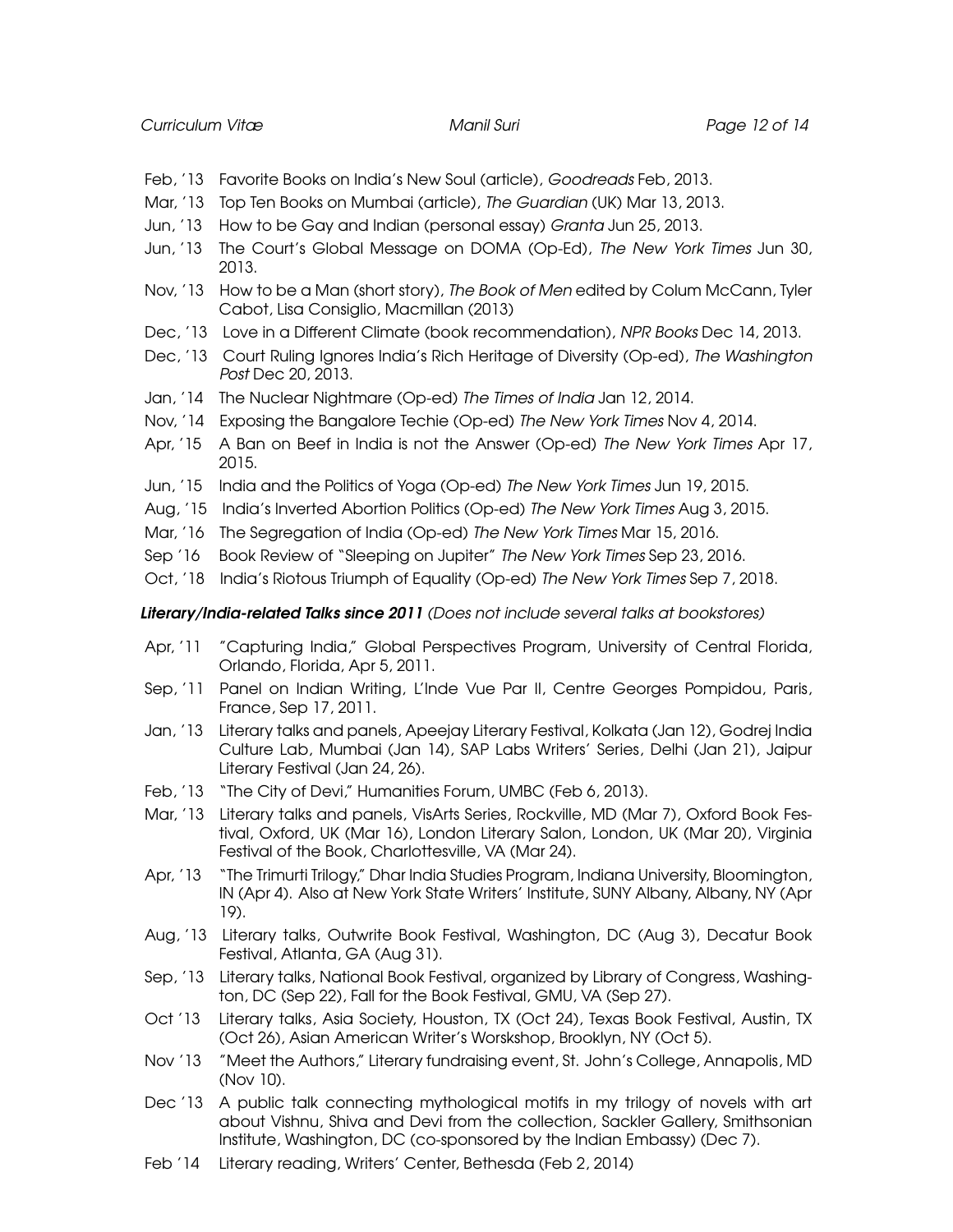- Feb '14 A talk on the intersection between sexuality and urban life in contemporary Mumbai, Arcus Endowment Lecture, College of Engineering Design, UC Berkeley, CA (Feb 12, 2014). (Follow-up workshop with architecture and design students on Feb 13.)
- Mar '14 Literary Panel, "Books Alive," Bethesda, MD (Mar 29, 2014).
- Apr '14 Keynote Speaker, Creative Writing Forum, CCBC, Essex, MD (Apr 10, 2014).
- May '14 Invited Speaker, "The Inclusive City," 2nd Annual Fletcher-Mastercard Forum, Fletcher School of Business, Tufts University (May 1, 2014). (Follow-up workshop on May 2 on affordable housing in Mumbai.)
- Sep '14 Keynote Address, Kriti South Asian Writing Festival, Chicago, IL (Sep 25-28, 2014).
- Sep '15 Panel on Rainbow Readings, Jaipur Literary Festival in Boulder, CO (Sep 19-20, 2015).
- Sep '15 Literary Reading, Baltimore Book Festival, Baltimore, MD (Sep 27, 2015).
- Jan '16 Lit for Life Festival, invited speaker and panelist, Chennai, India (Jan 15-17, 2016)
- Oct '18 Interviewed author Anissa Helou on Islam-related food and culture, Sackler Gallery, Washington, DC (Oct 21, 2018).

# Media Coverage Related to Most Recent Novel

Interviews in most leading Indian newspapers. Some other selections: NPR Weekend Edition (Jan 29, 2013), Baltimore Magazine (Feb 2013), Baltimore Sun (Feb 1, 2013), WYPR Baltimore (Feb 6, 2013), Leonard Lopate Show, WNYC New York (Feb 13, 2013), WAMU DC (Feb 22, 2013), The New York Times (Feb 25, 2013), KALW San Francisco (Feb 27, 2013), West Coast Live SF (Mar 2, 2013), WCBV-TV Boston (Mar 3, 2013), Connie Martinson Show Cable TV, LA (Mar 3, 2013), Marc Steiner Show (Mar 14, 2013), San Francisco Chronicle (Apr 14, 2013), WAMC Albany (Apr 30, 2013), WJZ-TV Baltimore (May 28, 2013), National Endowment for the Arts podcast (Jun 6, 2013), Metro Weekly DC (Aug 1, 2013), The Washington Post (Dec 4, 2013), The Guardian (UK) (Apr 4, 2014), India Currents (Aug, 2014), NPR Chicago WBEZ (Sep 26, 2014).

**Book reviews** in most leading Indian newspapers. Some other selections: The Washington Post (Jan 29, 2013), The Wall Street Journal (Feb 4, 2013), The Cleveland Plain Dealer (Feb 4, 2013), The San Francisco Chronicle (Feb 15, 2013), Miami Herald (Feb 17, 2013), The Seattle Times (Feb 22, 2013), The Sydney Morning Herald, Australia (Feb 24, 2013), O Oprah Magazine (Feb, 2013), South China Morning Post, Hong Kong (Mar 17, 2013), Georgia Straight, Vancouver, Canada (Mar 20, 2013), The Guardian, UK (Mar 21, 2013), Sunday Times, UK (Mar 24, 2013), Kaiteur News, Guyana (Mar 24, 2013), The New Yorker (Mar 25, 2013), The Observer, UK (Apr 6, 2013), Worcester News, UK (Apr 8, 2013), The Independent, UK (Apr 10, 2013), Jamaica Gleaner, Jamaica (Apr 21, 2012), The Star, Malaysia (Apr 28, 2013), Santa Fe New Mexican (May 24, 2013), The Times Literary Supplement, UK (Jun 7, 2013), New Zealand Listener, New Zealand (Sep 26, 2013), The New York Times (Nov 1, 2013), Libraire Les Cinq Continents, France (Apr 18, 2014), Les Echos, France (Apr 24, 2014)

### Other Projects

- 2003 Teamed with Dr. Monica Hill of Montgomery College to conduct the "International Fiction Reading Group" for non-native speakers of English, Montgomery College, Takoma Park Campus, MD (Feb-May 2003).
- 2009 Interviewed Professor Preminda Jacob on her book, "Celluloid Deities," for UMBC television "In the Loop" series.
- 2010 "The Letter" Digital Story about my mother's experiences as Indira Gandhi's personal secretary. https://www.youtube.com/watch?v=sPVxsynT0VY